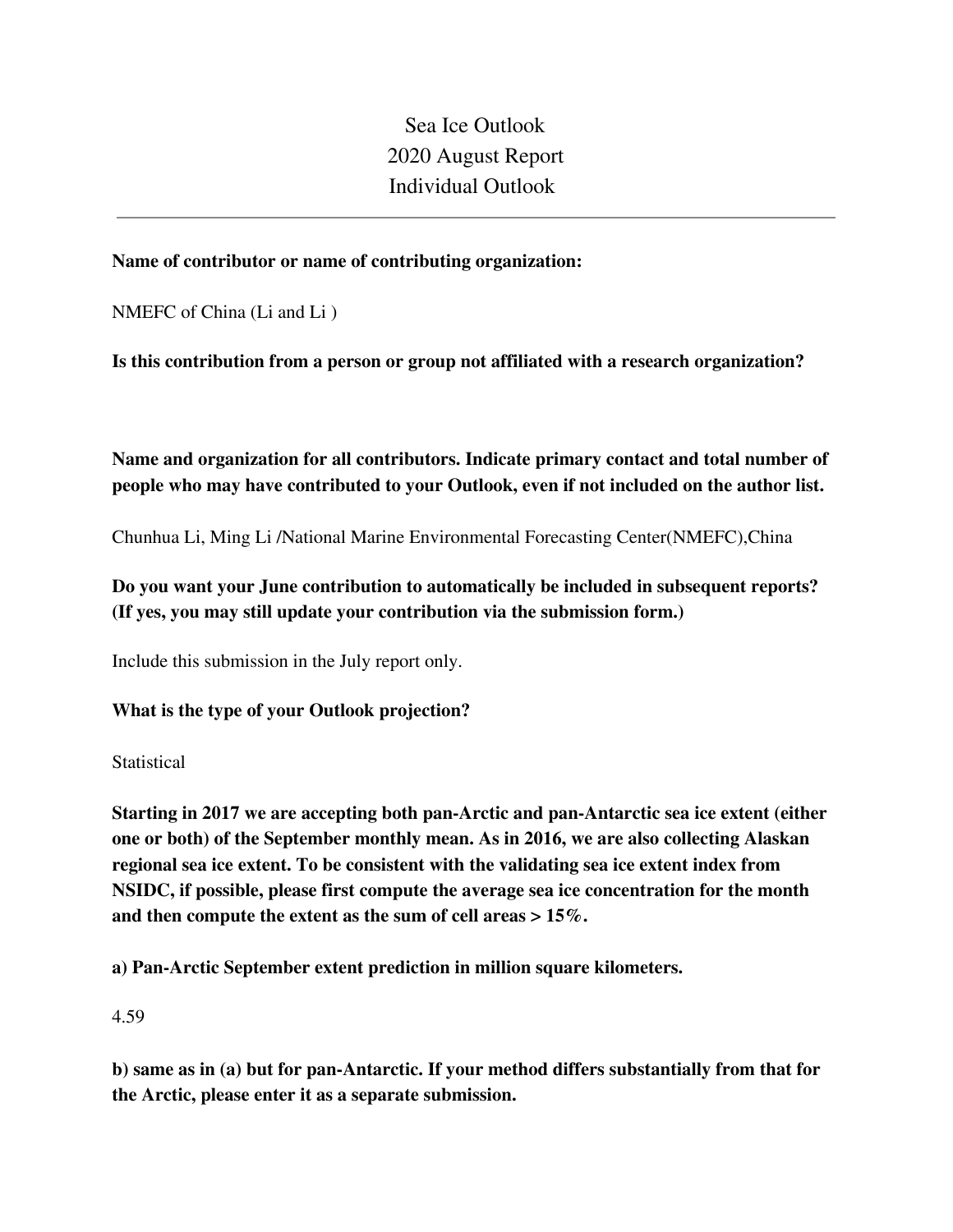**c) same as in (b) but for the Alaskan region. Please also tell us maximum possible extent if every ocean cell in your region were ice covered.**

**"Executive summary" of your Outlook contribution (using 300 words or less) describe how and why your contribution was formulated. To the extent possible, use non-technical language.**

the pan-Arctic region. These anomalies are relative to the 1979-2012 climatology. The

#### **Brief explanation of Outlook method (using 300 words or less).**

first 11 mEOF modes and uses a Markov process to predict these principal components forward

#### **Tell us the dataset used for your initial Sea Ice Concentration (SIC).**

Sea Ice Index - Daily sea ice concentration(NASA Team) and monthly sea ice extent from National Snow and Ice Data Center.

# **Tell us the dataset used for your initial Sea Ice Thickness (SIT) used. Include name and date.**

**If you use a dynamic model, please specify the name of the model as a whole and each component including version numbers and how the component is initialized:**

[DynamicModelType]

**If available from your method. a) Uncertainty/probability estimates:**

**Median**